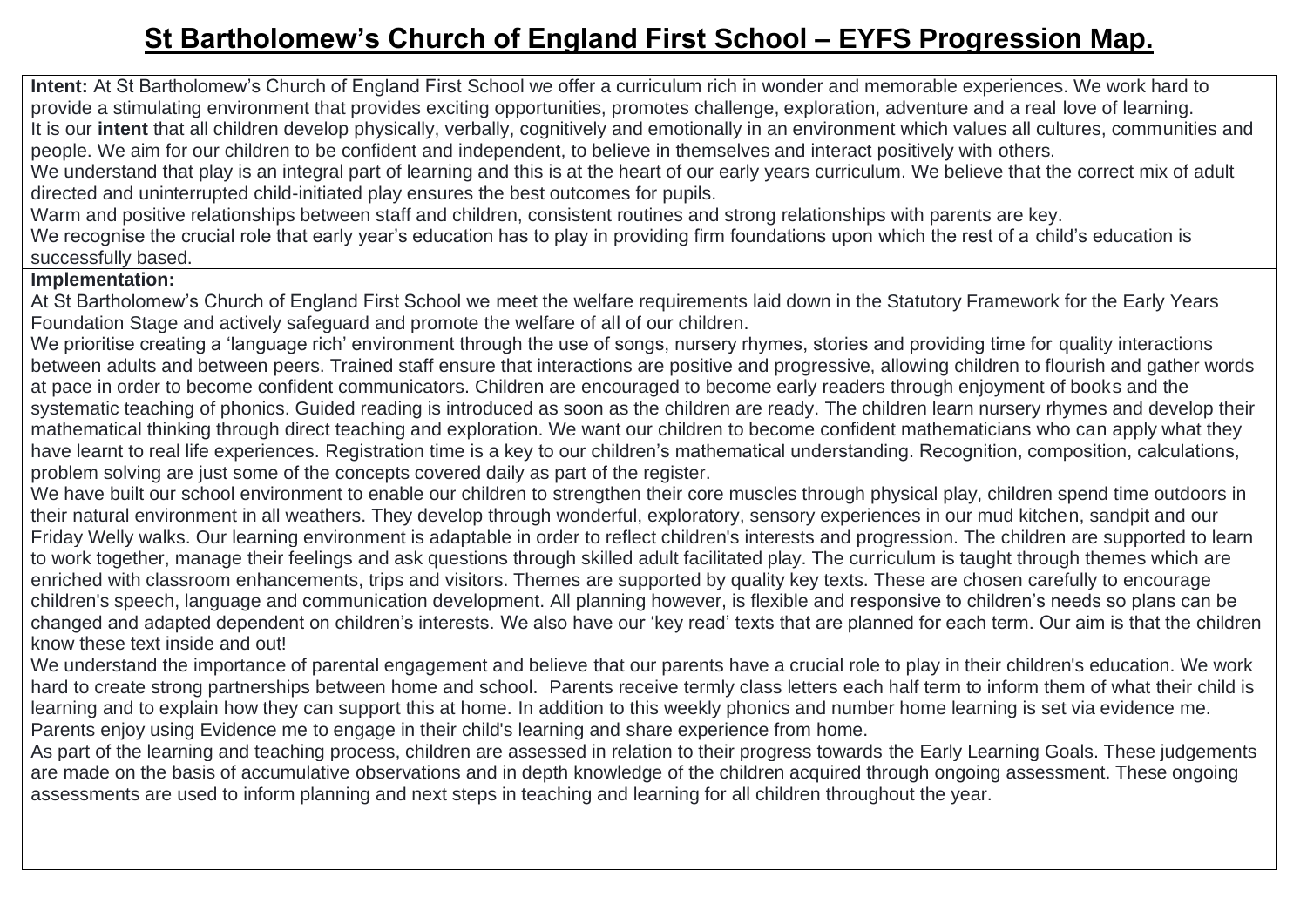|                           |           | Autumn                                                                                                                                                                      | Autumn                                                                                                                                                                              | Spring 1                                                                                                                          | Spring $2$                                                                                                            | Summer 1                                                                                                                          | <b>Summer</b>                                                                                                         | Early                                                                                                                                                                                                      |
|---------------------------|-----------|-----------------------------------------------------------------------------------------------------------------------------------------------------------------------------|-------------------------------------------------------------------------------------------------------------------------------------------------------------------------------------|-----------------------------------------------------------------------------------------------------------------------------------|-----------------------------------------------------------------------------------------------------------------------|-----------------------------------------------------------------------------------------------------------------------------------|-----------------------------------------------------------------------------------------------------------------------|------------------------------------------------------------------------------------------------------------------------------------------------------------------------------------------------------------|
|                           |           |                                                                                                                                                                             |                                                                                                                                                                                     |                                                                                                                                   |                                                                                                                       |                                                                                                                                   |                                                                                                                       | Learning                                                                                                                                                                                                   |
|                           |           |                                                                                                                                                                             |                                                                                                                                                                                     |                                                                                                                                   |                                                                                                                       |                                                                                                                                   |                                                                                                                       | Goals.                                                                                                                                                                                                     |
| Theme                     |           | Amazing Me!<br>(Baseline)<br><b>Wicked</b><br>Weather and<br>sensational<br>Seasons                                                                                         | The wonders of<br>why!                                                                                                                                                              | Marvellous<br>Materials.                                                                                                          | Materials.                                                                                                            | I am an explorer!                                                                                                                 | Claws, paws<br>and whiskers.                                                                                          |                                                                                                                                                                                                            |
| Suggested Story/ Stimuli. |           | Harry and the<br>bucketful of<br>dinosaurs go to<br>school.<br><b>Nursery</b><br>Rhymes.<br><b>Percy the Park</b><br>Keeper.<br><b>Farmer Duck</b><br>The Little Red<br>Hen | <b>The Christmas</b><br><b>Story</b><br><b>Owl Babies</b><br><b>Nocturnal</b><br>animals (non-<br>fiction).<br><b>Cheebies</b><br>Remembrance<br>animation.<br><b>Rama and Sita</b> | The Tin Forest.<br><b>The Chinese New</b><br>Year.<br>British birds (non-<br>fiction).                                            | My Mum<br>Three Little pigs                                                                                           | My Dad<br><b>Minibeasts</b><br>(non-fiction).                                                                                     | Sea creatures<br>Non-fiction.<br>Where the<br>forest meets<br>the sea.                                                |                                                                                                                                                                                                            |
| Literacy                  | Reception | Phase 1 and 2                                                                                                                                                               | Phase 2                                                                                                                                                                             | Phase 3                                                                                                                           | Phase 3                                                                                                               | Phase 4                                                                                                                           | Phase 4                                                                                                               | Comprehension<br>*Demonstrate                                                                                                                                                                              |
|                           | Skills    | Listening to and<br>identifying<br>sounds in the<br>environments.<br>(Au1)<br>Listening to and<br>hearing initial<br>sounds in                                              | Listening to and<br>hearing sounds in<br>CVC words.<br>(Au2)<br>To identify sounds<br>on a sound mat<br>and to use this<br>when writing.                                            | To think of and<br>write a short, simple<br>sentence.<br>(Sp1)<br>Listening to and<br>hearing sounds in<br>CVC and CVCC<br>words. | To think of and<br>write a short,<br>simple<br>sentence.<br>(Sp2)<br>Listening to and<br>hearing sounds<br>in CVC and | To think of and<br>write a short,<br>simple sentence.<br>(Su1)<br>Listening to and<br>hearing sounds in<br>CVC and CVCC<br>words. | To think of and<br>write a short,<br>simple<br>sentence.<br>(Su2)<br>Listening to and<br>hearing sounds<br>in CVC and | understanding of<br>what has been read<br>to them by retelling<br>stories and narratives<br>using their own<br>words and recently<br>introduced<br>vocabulary.<br>*Anticipate – where<br>appropriate - key |
|                           |           | familiar words.<br>(Au1)                                                                                                                                                    | (Au2)                                                                                                                                                                               | (Sp1)<br>Identifying sounds                                                                                                       | CVCC words.<br>(Sp2)                                                                                                  | (Su1)                                                                                                                             | CVCC words.<br>(Su2)                                                                                                  | events in stories.<br>*Use and understand<br>recently introduced                                                                                                                                           |
|                           |           | To identify<br>sounds on a<br>sound mat.<br>(Au1)                                                                                                                           | Listens to familiar<br>stories and able<br>to recall facts.<br>(Au2)                                                                                                                | on a sound mat.<br>(Sp1)<br>Listens to stories                                                                                    | Identifying<br>sounds,<br>including<br>phonemes and                                                                   | Identifying sounds,<br>including<br>phonemes and<br>other digraphs on a                                                           | Identifying<br>sounds,<br>including<br>phonemes and                                                                   | vocabulary during<br>discussions about<br>stories, non-fiction,<br>rhymes and poems<br>and during role-play                                                                                                |
|                           |           | Listens to<br>familiar stories<br>and able to                                                                                                                               | Recognises their<br>name.<br>(Au2)                                                                                                                                                  | and is beginning to<br>anticipate what may<br>happen next.<br>(Sp1)                                                               | other digraphs<br>on a sound mat.<br>(Sp2)                                                                            | sound mat.<br>(Su1)<br>Checking written<br>work and making                                                                        | other digraphs<br>on a sound<br>mat. (Su2)                                                                            | <b>Word Reading.</b><br>*Say a sound for<br>each letter in the<br>alphabet and at least<br>10 digraphs.                                                                                                    |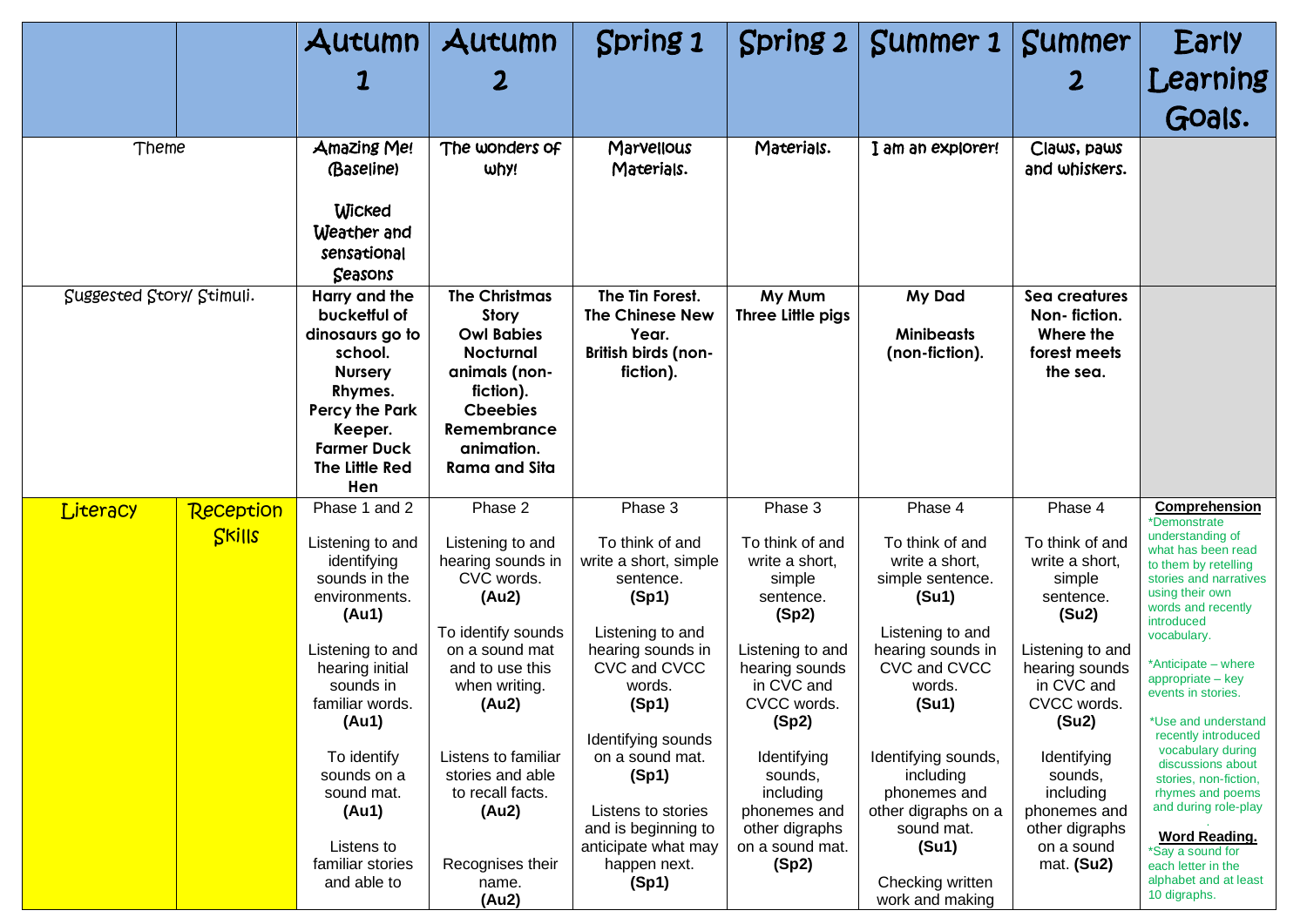|                  | recall some         |                   |                      | Listens to        | any changes where    | Checking          |                                              |
|------------------|---------------------|-------------------|----------------------|-------------------|----------------------|-------------------|----------------------------------------------|
|                  | facts.              |                   |                      | stories and is    | necessary.           | written work      | *Read words                                  |
|                  | (Au1)               |                   |                      | beginning to      | (Su1)                | and making any    | consistent with their<br>phonic knowledge by |
|                  |                     |                   |                      | anticipate what   |                      | changes where     | sound-blending.                              |
|                  | Recognises          |                   |                      | may happen        | Listens to stories   | necessary.        |                                              |
|                  | their name          |                   |                      | next.             | and is beginning to  | (Su2)             | *Read aloud simple                           |
|                  | (Au1)               |                   |                      | (Sp2)             | anticipate what may  |                   | sentences and books<br>that are consistent   |
|                  |                     |                   |                      |                   | happen next. (Su1)   |                   | with their phonic                            |
| Reception        | Knowing that        | Knowing that      | Knowing that words   | Knowing the       | Knowing the          | Knowing the       | knowledge, including                         |
|                  | words can be        | words can be      | can be written.      | sounds that the   | sounds that the      | sounds that the   | some common                                  |
| <b>Knowledge</b> | written.            | written.          | (Sp1)                | taught            | taught phonemes      | taught            | exception words.<br><b>Writing.</b>          |
|                  | (Au1)               | (Au2)             |                      | phonemes          | make.                | phonemes          | Write recognisable                           |
|                  |                     |                   | Knowing the          | make.             | (S <sub>u</sub> 1)   | make.             | letters, most of which                       |
|                  | Knowing the         | Knowing the       | sounds that the      | (Sp2)             |                      | (Su2)             | are correctly formed.                        |
|                  | sounds that the     | sounds that the   | taught letters make. |                   | Knowing what the     |                   | *Spell words by                              |
|                  | taught letters      | taught letters    | (Sp1)                | Knowing what      | taught phonemes      | Knowing what      | identifying sounds in                        |
|                  | make.               | make.             |                      | the taught        | look like.           | the taught        | them and                                     |
|                  | (Au1)               | (Au2)             | Knowing what the     | phonemes look     | (Su1)                | phonemes look     | representing the                             |
|                  |                     |                   | taught letters looks | like.             |                      | like.             | sounds with a letter<br>or letters.          |
|                  | Knowing what        | Knowing what the  | like.                | (Sp2)             | Knowing how to       | (Su2)             |                                              |
|                  | the taught          | taught letters    | (Sp1)                |                   | write the taught     |                   | *Write simple                                |
|                  | letters looks like. | looks like.       |                      | Knowing how to    | letters.             | Knowing how to    | phrases and                                  |
|                  | (Au1)               | (Au2)             | Knowing how to       | write the taught  | (Su1)                | write the taught  | sentences that can<br>be read by others.     |
|                  |                     |                   | write the taught     | letters.          |                      | letters.          |                                              |
|                  | Knowing how to      | Knowing how to    | letters.             | Recognising       | Recognising taught   | (Su2)             |                                              |
|                  | write the taught    | write the taught  | (Sp1)                | taught HFW in     | HFW in text.         |                   |                                              |
|                  | letters.            | letters.          |                      | text.             | (S <sub>u</sub> 1)   | Recognising       |                                              |
|                  | (Au1)               | (Au2)             | Recognising taught   | (Sp2)             |                      | taught HFW in     |                                              |
|                  |                     |                   | HFW in text.         |                   | To know that a       | text.             |                                              |
|                  | Knows how to        | Recognising       | (Sp1)                | To know that a    | sentence starts with | (Su2)             |                                              |
|                  | sequence            | taught HFW in     |                      | sentence starts   | a capital letter and |                   |                                              |
|                  | familiar stories.   | text.             | Knows how to spell   | with a capital    | ends with a full     | To know that a    |                                              |
|                  | (Au1)               | (Au2)             | some familiar        | letter and ends   | stop.                | sentence starts   |                                              |
|                  |                     |                   | words.               | with a full stop. | (S <sub>u</sub> 1)   | with a capital    |                                              |
|                  | Knows their         | Knows how to      | (Sp1)                | (Sp2)             |                      | letter and ends   |                                              |
|                  | name.               | sequence familiar |                      |                   | Knowing that         | with a full stop. |                                              |
|                  | (Au1)               | stories.          |                      |                   | sentences can be     | (Su2)             |                                              |
|                  |                     | (Au2)             |                      |                   | extended by using    |                   |                                              |
|                  |                     |                   |                      | Knows how to      | a connective         | Knowing that      |                                              |
|                  |                     | Begins to know    |                      | spell some        | . (Su1)              | sentences can     |                                              |
|                  |                     | how to spell some |                      | familiar words.   |                      | be extended by    |                                              |
|                  |                     | familiar words.   |                      | (Sp2)             | Uses learnt words    | using a           |                                              |
|                  |                     | (Au2)             |                      |                   | and phrases to       | connective.       |                                              |
|                  |                     |                   |                      |                   | discuss familiar     | (Su2)             |                                              |
|                  |                     | Can write their   |                      |                   | stories or during    |                   |                                              |
|                  |                     | name.             |                      |                   | role play.           | Uses learnt       |                                              |
|                  |                     | (Au2)             |                      |                   | (Su1)                | words and         |                                              |
|                  |                     |                   |                      |                   |                      | phrases to        |                                              |
|                  |                     |                   |                      |                   |                      | discuss familiar  |                                              |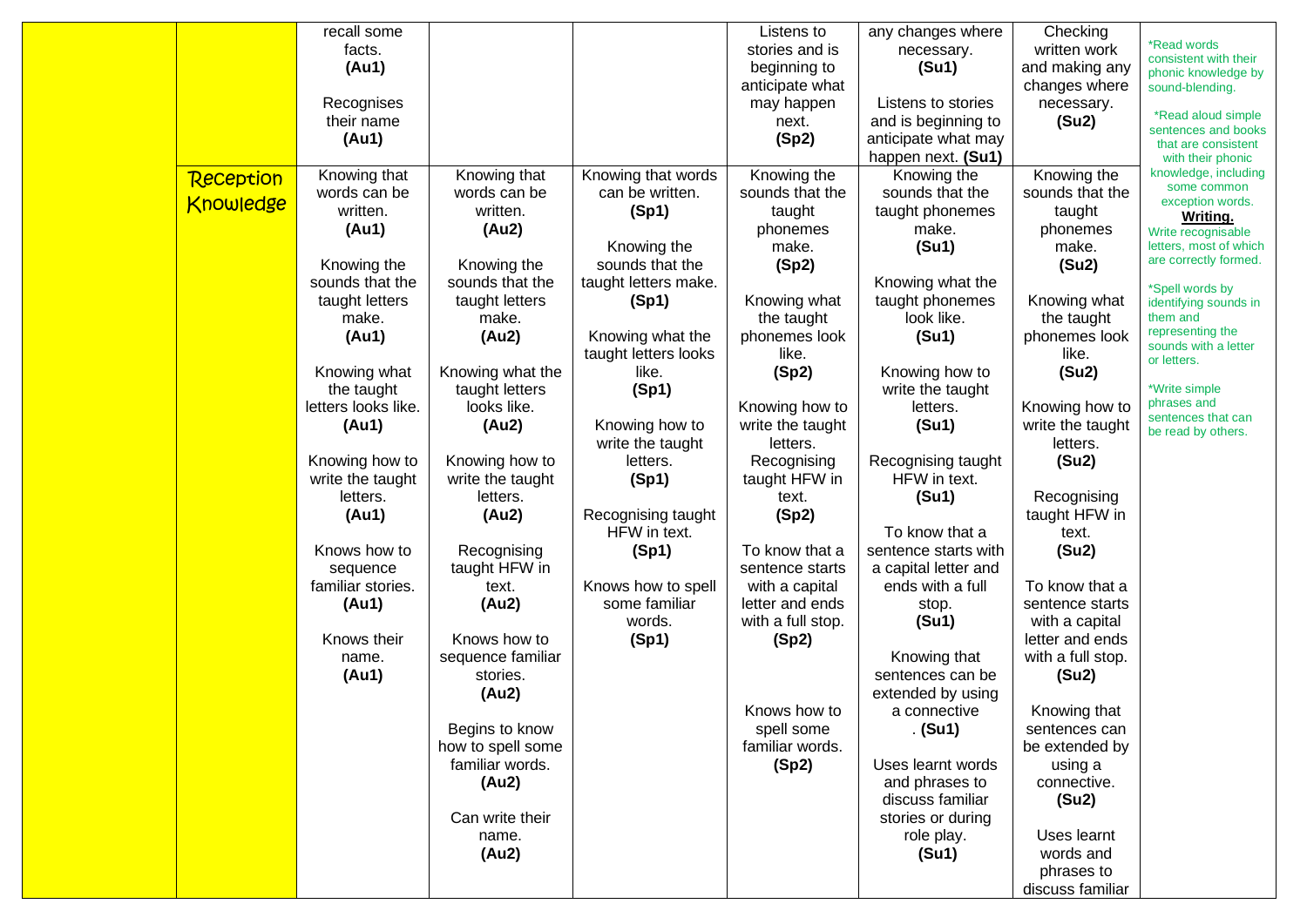|              |                  |                   |                      |                      |                   | Knows how to spell   | stories or       |                                                |
|--------------|------------------|-------------------|----------------------|----------------------|-------------------|----------------------|------------------|------------------------------------------------|
|              |                  |                   |                      |                      |                   | some familiar        | during role      |                                                |
|              |                  |                   |                      |                      |                   | words.               | play. (Su2)      |                                                |
|              |                  |                   |                      |                      |                   | (Su1)                |                  |                                                |
|              | <b>Reception</b> | To count up to    | To find the total of | To use non-          | To use objects    | To know that         | To know          | <b>Number</b>                                  |
|              | <b>SKIIS</b>     | 10 objects with   | 2 groups of          | standard units to    | to solve addition | addition and         | addition and     | *Have a deep<br>understanding of               |
|              |                  | 1:1               | objects.             | measure length,      | and subtraction   | subtraction          | subtraction      | number to 10,                                  |
|              |                  | correspondence    | To order numbers     | weight and           | problems.         | problems can be      | problems can     | including the                                  |
|              |                  | . (Au1)           | to 10.               | capacity.            | (Sp2)             | solved by counting   | be solved by     | composition of each                            |
|              |                  |                   | (Au2)                | (Sp1)                |                   | forwards or          | counting         | number; - Subitise                             |
|              |                  | To match          |                      |                      | To share objects  | backwards on a       | forwards or      | (recognise quantities<br>without counting) up  |
|              |                  | quantities to     | To identify 2D       | To use money         | between a         | number line.         | backwards on a   | to $5.$                                        |
|              |                  | numeral.          | shapes and talk      | during role play     | group of people   | (Su1)                | number line.     |                                                |
|              |                  | (Au1)             | about their          | activities to buy    | equally. (Sp2)    |                      | (Su2)            | *Automatically recall<br>(without reference to |
|              |                  |                   | properties.          | items.               |                   | To use rulers to     |                  | rhymes, counting or                            |
|              |                  | To begin to       | (Au2)                | (Sp1)                | To explore        | measure length,      | To use rulers to | other aids) number                             |
|              |                  | recognise         |                      |                      | number bonds      | scales to measure    | measure          | bonds up to 5                                  |
|              |                  | numbers           | To begin to          | To begin to explore  | to $5.$           | weight and           | length, scales   | (including subtraction<br>facts) and some      |
|              |                  | automatically on  | recognise            | number bonds to 5.   | (Sp2)             | jugs/containers to   | to measure       | number bonds to 10,                            |
|              |                  | a dice/card to 5. | numbers              | (Sp1)                |                   | measure capacity.    | weight and       | including double                               |
|              |                  | (Au1)             | automatically on a   |                      |                   | (Su1)                | jugs/containers  | facts.                                         |
| <b>Maths</b> |                  |                   | dice/card to 5.      | To be able to count  |                   |                      | to measure       | <b>Numerical</b>                               |
|              |                  |                   | (Au2)                | to 20                |                   | To read the time to  | capacity.        | Patterns.<br>*Verbally count                   |
|              |                  |                   |                      | independently.       |                   | O'Clock on a digital | (Su2)            | beyond 20,                                     |
|              |                  |                   | To be able to        | (Sp1)                |                   | and analogue         |                  | recognising the                                |
|              |                  |                   | count to 10          |                      |                   | clock.               | To make          | pattern of the                                 |
|              |                  |                   | independently.       |                      |                   | (Su1)                | observations of  | counting system.                               |
|              |                  |                   | (Au2)                |                      |                   |                      | and compare      | *Compare quantities                            |
|              |                  |                   |                      |                      |                   |                      | length, weight   | up to 10 in different                          |
|              |                  |                   |                      |                      |                   |                      | and capacity.    | contexts, recognising                          |
|              |                  |                   |                      |                      |                   |                      | (Su2)            | when one quantity is<br>greater than, less     |
|              | <b>Reception</b> | To say the        | To know that         | To know the names    | To know that      | To know that the     | To know the      | than or the same as                            |
|              | Knowledge        | number names      | addition involves    | of basic 2D shapes.  | addition          | word 'more'          | names of some    | the other quantity.                            |
|              |                  | to 10 in order.   | combining two or     | (Sp1)                | involves          | indicates that the   | 3D shapes.       | *Explore and                                   |
|              |                  | (Au1)             | more groups of       |                      | combining two     | group is getting     | (Su2)            | represent patterns                             |
|              |                  | To recognise      | objects.             | To know the names    | or more groups    | larger.              |                  | within numbers up to                           |
|              |                  | number to 10.     | (Au2)                | of basic 3D shapes.  | of objects.       | (Su1)                | To know that     | 10, including evens                            |
|              |                  | (Au1)             | To begin to read     | (Sp1)                | (Sp2)             | To know that the     | 3D shapes can    | and odds, double<br>facts and how              |
|              |                  |                   | addition number      |                      |                   | word 'less'          | have faces,      | quantities can be                              |
|              |                  | To write          | sentences.           | To know that 2D      | To read addition  | indicates that a     | vertices and     | distributed equally.                           |
|              |                  | numbers to 10,    | (Au2)                | shapes can have      | number            | group is getting     | edges.           |                                                |
|              |                  | forming them      |                      | corners and side.    | sentences.        | smaller.             | (Su2)            |                                                |
|              |                  | correctly.        | To say number        | (Sp1)                | (Sp2)             | (Su1)                |                  |                                                |
|              |                  | (Au1)             | names to 10 in       |                      |                   |                      | To know that     |                                                |
|              |                  |                   | order.               | To know that         | To know that      | To be able to count, | addition         |                                                |
|              |                  |                   | (Au2)                | length, capacity and | subtraction       | order and            | involves         |                                                |
|              |                  |                   |                      | weight can all be    | involves          | recognise numbers    | combining        |                                                |
|              |                  |                   |                      | measured.            | removing an       | to 20.               | groups of        |                                                |
|              |                  |                   |                      | (Sp1)                |                   | (Su1)                | objects.         |                                                |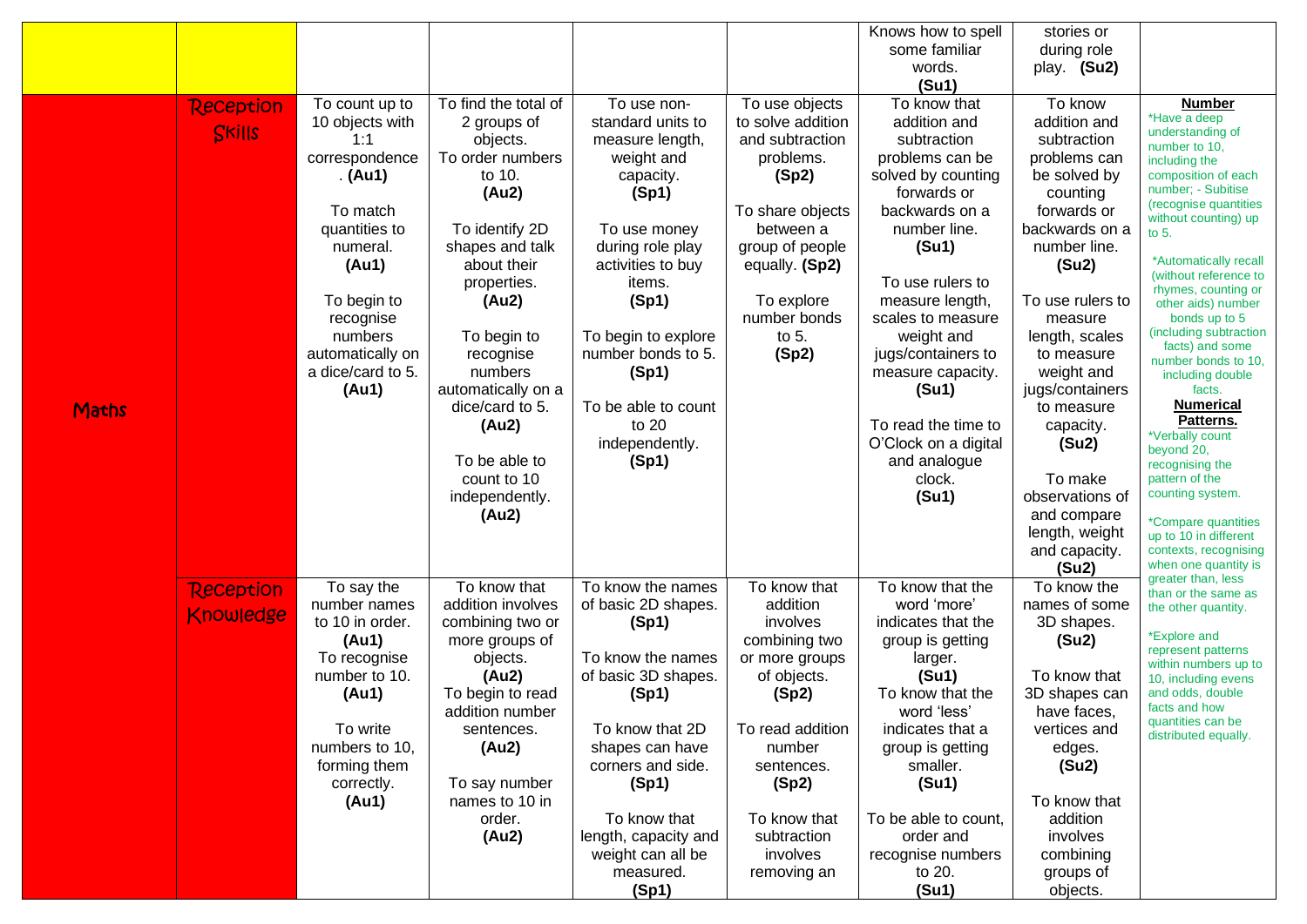| (Su2)<br>To know the<br>object from a<br>names of 2D<br>To count forwards<br>To know that<br>group.<br>(Sp2)<br>and backwards to<br>money can be used<br>To read<br>shapes.<br>To know that 2D<br>to buy items.<br>number<br>20.<br>addition<br>To know the<br>(Su1)<br>shapes can have<br>(Sp1)<br>sides and<br>names of some<br>sentences.<br>To understand and<br>3D shapes.<br>To know that<br>(Su2)<br>corners.<br>(Au2)<br>length, weight and<br>use a range of<br>(Sp2)<br>To be able to<br>prepositions in<br>capacity can be<br>To say the days<br>everyday contexts.<br>To know that 3D<br>measured using<br>count, order<br>standard units.<br>of the week in<br>shapes have<br>and recognise<br>(Sp1)<br>order.<br>faces, vertices<br>(Su1)<br>numbers to 20.<br>To begin to say<br>To know the<br>(Su2)<br>and edges.<br>difference between<br>the months of the<br>(Sp2)<br>To know that<br>odd and even.<br>halving means<br>year in order.<br>(Sp1)<br>To be able to<br>splitting a quantity<br>(Au2)<br>in two and doubling<br>count, order and<br>To know that<br>means having two<br>recognise<br>numbers to 20.<br>quantities of the<br>patterns are |                                                                                 |
|--------------------------------------------------------------------------------------------------------------------------------------------------------------------------------------------------------------------------------------------------------------------------------------------------------------------------------------------------------------------------------------------------------------------------------------------------------------------------------------------------------------------------------------------------------------------------------------------------------------------------------------------------------------------------------------------------------------------------------------------------------------------------------------------------------------------------------------------------------------------------------------------------------------------------------------------------------------------------------------------------------------------------------------------------------------------------------------------------------------------------------------------------------------------------|---------------------------------------------------------------------------------|
| repeated designs.<br>(Sp2)<br>same amounts.<br>(Au2)<br>(Su1)<br>To use a<br>To know that<br>number line to<br>sharing equally<br>help solve<br>simple addition<br>means everyone<br>and subtraction<br>has the same<br>amount of an<br>number<br>problems<br>object.<br>(Su1)<br>(Sp2)<br>To know that the<br>long hand<br>represents the<br>minutes and the<br>short hand<br>represents hours.<br>(S <sub>u</sub> 1)<br>Dough Disco.<br>Dough Disco.<br>Dough Disco.<br>Dough Disco.<br>Dough Disco.<br>Dough Disco.<br>Real PE/ Intervention/<br>Trikes and cars<br><b>Scooters Real</b><br><b>Balance bikes</b><br><b>Balance Bikes</b><br><b>Bikes with</b><br>Scooters<br>Challenge.<br>pedals<br>Real PE: Unit 1<br>PE: Unit 2<br>Real PE: Unit 3<br>Real PE: Unit 4<br>Real PE: Unit 5<br>Dynamic Balance<br>Coordination<br><b>Dynamic Balance</b><br>Coordination<br>Coordination and<br>Real PE: Unit 6<br>and Static<br>to Agility and<br>and Static Agility<br>Agility and<br>and<br>Agility<br><b>Static Balance</b><br><b>Balance</b><br><b>Static Balance</b><br>Counterbalance                                                                          |                                                                                 |
| To begin to use<br>To handle tools,<br>To use a<br>To show good<br>To use a pencil<br>To show good<br><b>Reception</b><br>dominant hand.<br>anticlockwise<br>practice with regard<br>effectively to form<br>objects,<br>control and co-<br>Skills<br>ordination in<br>(Au1)<br>to exercise, eating,<br>construction and<br>recognisable<br>movement and<br>malleable<br>letters, most of<br>large and small                                                                                                                                                                                                                                                                                                                                                                                                                                                                                                                                                                                                                                                                                                                                                              | <b>Gross Motor</b><br>Skills.<br>*Negotiate space and<br>obstacles safely, with |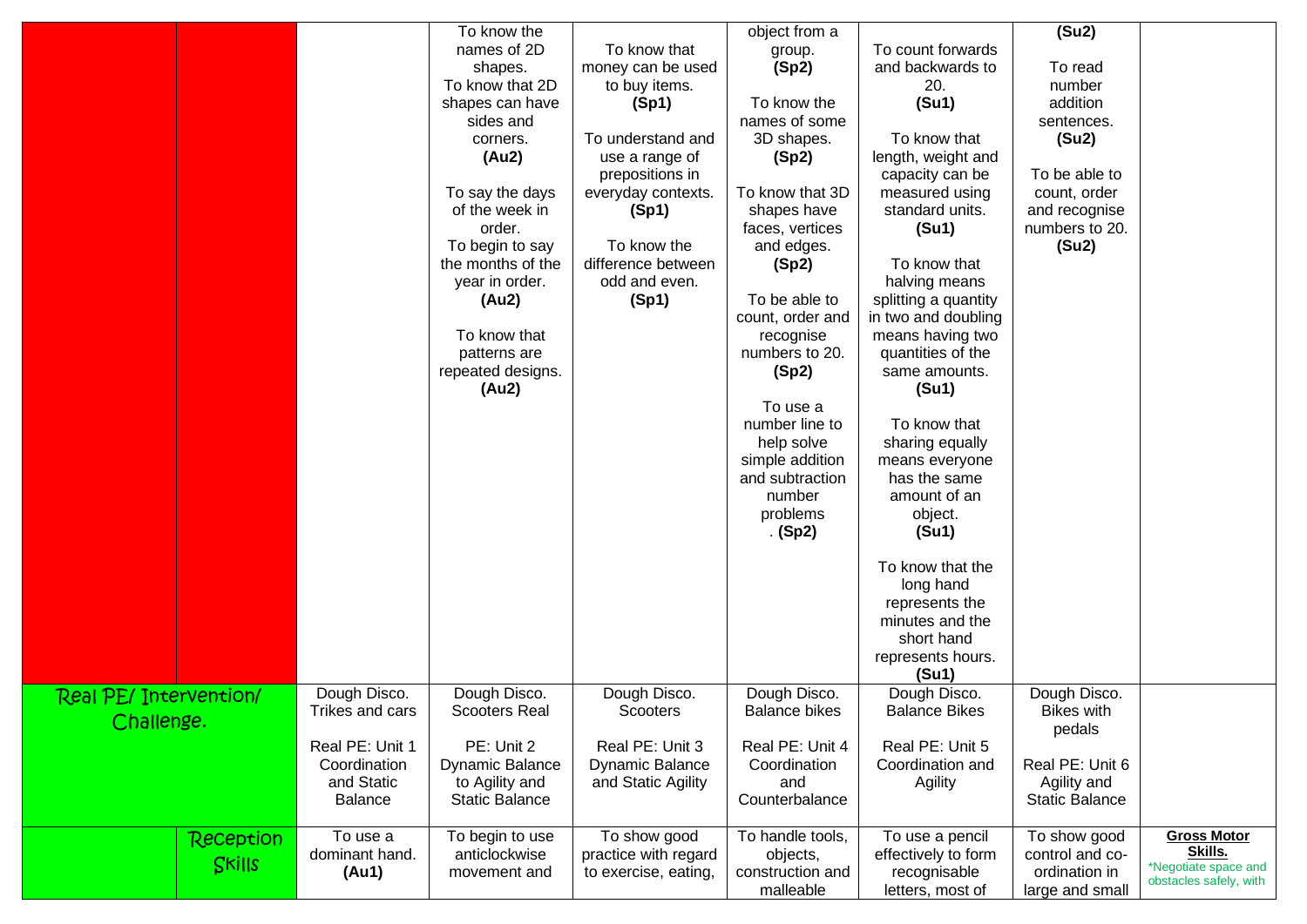| <b>Physical</b><br>Development  |                                      | To begin to form<br>recognisable<br>letters which are<br>formed mostly<br>correctly.<br>(Au1)<br>To use climbing<br>equipment<br>safely and<br>competently.<br>(Au1)<br>To begin to<br>negotiate space<br>effectively.<br>(Au1) | retrace vertical<br>lines.<br>(Au2)<br>To use climbing<br>equipment safely<br>and competently.<br>(Au2)<br>To negotiate<br>space effectively.<br>(Au2)                                                                                                                                                 | sleeping and<br>hygiene.<br>(Sp1)<br>To be able to<br>balance and<br>coordinate safely.<br>(Sp1)<br>To negotiate space<br>effectively.<br>(Sp1)                                                                                                                                                                  | materials safely<br>and with<br>increasing<br>control.<br>(Sp2)                                                                                                                                                                                                  | which are formed<br>correctly.<br>(Su1)                                                                                                                                | movements.<br>(Su2)                                                                                                                                                                                                                                               | consideration for<br>themselves and<br>others.<br>*Demonstrate<br>strength, balance and<br>coordination when<br>playing.<br>*Move energetically,<br>such as running,<br>jumping, dancing,<br>hopping, skipping<br>and climbing.<br><b>Fine Motor Skills.</b><br>*Hold a pencil<br>effectively in<br>preparation for fluent<br>writing $-$ using the<br>tripod grip in almost<br>all cases. |
|---------------------------------|--------------------------------------|---------------------------------------------------------------------------------------------------------------------------------------------------------------------------------------------------------------------------------|--------------------------------------------------------------------------------------------------------------------------------------------------------------------------------------------------------------------------------------------------------------------------------------------------------|------------------------------------------------------------------------------------------------------------------------------------------------------------------------------------------------------------------------------------------------------------------------------------------------------------------|------------------------------------------------------------------------------------------------------------------------------------------------------------------------------------------------------------------------------------------------------------------|------------------------------------------------------------------------------------------------------------------------------------------------------------------------|-------------------------------------------------------------------------------------------------------------------------------------------------------------------------------------------------------------------------------------------------------------------|--------------------------------------------------------------------------------------------------------------------------------------------------------------------------------------------------------------------------------------------------------------------------------------------------------------------------------------------------------------------------------------------|
|                                 | <b>Reception</b><br><b>Knowledge</b> | To know which<br>hand to write<br>with.<br>(Au1)<br>To know how to<br>use the logs,<br>planks and<br>climbing frame<br>safely.<br>(Au1)<br>To know how to<br>use scissors<br>safely (Au1)<br>Learn to Listen                    | To know how to<br>make<br>anticlockwise<br>movement and<br>retrace vertical<br>lines.<br>(Au2)<br>To know how to<br>use the logs,<br>planks and<br>climbing frame<br>safely (Au2)<br>To know how to<br>use scissors<br>safely<br>(Au2)<br>Begins to know<br>how to form<br>letters correctly.<br>(Au2) | To know how good<br>practice with regard<br>to exercise, eating<br>sleeping and<br>hygiene can<br>contribute to good<br>health.<br>(Sp1)<br>To know how to use<br>scissors effectively.<br>(Sp1)<br>To know how to<br>form letters<br>correctly and join<br>digraphs when<br>taught.<br>(Sp1)<br>Learn to Listen | To know why it<br>is important to<br>handle different<br>apparatus<br>safely.<br>(Sp2)<br>To know how to<br>use scissors<br>effectively.<br>(Sp2)<br>To know how to<br>form letters<br>correctly and<br>join digraphs<br>and trigraphs.<br>(Sp2)<br>Time to Talk | To know how to<br>form letters<br>correctly and join<br>digraphs and<br>trigraphs.<br>(Su1)<br>To know how to<br>use scissors<br>effectively.<br>(Su1)<br>Time to talk | To know how to<br>handle a range<br>of equipment<br>and tools<br>effectively.<br>(Su2)<br>To know how to<br>use scissors<br>effectively.<br>(Su2)<br>To know how to<br>form letters<br>correctly and<br>begin to join to<br>write words.<br>(Su2)<br>Time to Talk | *Use a range of small<br>tools, including<br>scissors, paint<br>brushes and cutlery.<br>*Begin to show<br>accuracy and care<br>when drawing.<br><b>NELI</b>                                                                                                                                                                                                                                |
| Themes/links/<br>Interventions. |                                      | <b>NELI</b><br>assessment<br>Getting to know.<br>All about me.                                                                                                                                                                  | Speech and<br>language<br>intervention<br><b>Weather Boxes</b>                                                                                                                                                                                                                                         | <b>NELI</b><br>Speech and<br>language<br>intervention                                                                                                                                                                                                                                                            | <b>NELI</b><br>Speech and<br>language<br>intervention                                                                                                                                                                                                            | <b>NELI</b><br>Speech and<br>language<br>intervention                                                                                                                  | <b>NELI</b><br>Speech and<br>language<br>intervention                                                                                                                                                                                                             | Speech and<br>language<br>intervention                                                                                                                                                                                                                                                                                                                                                     |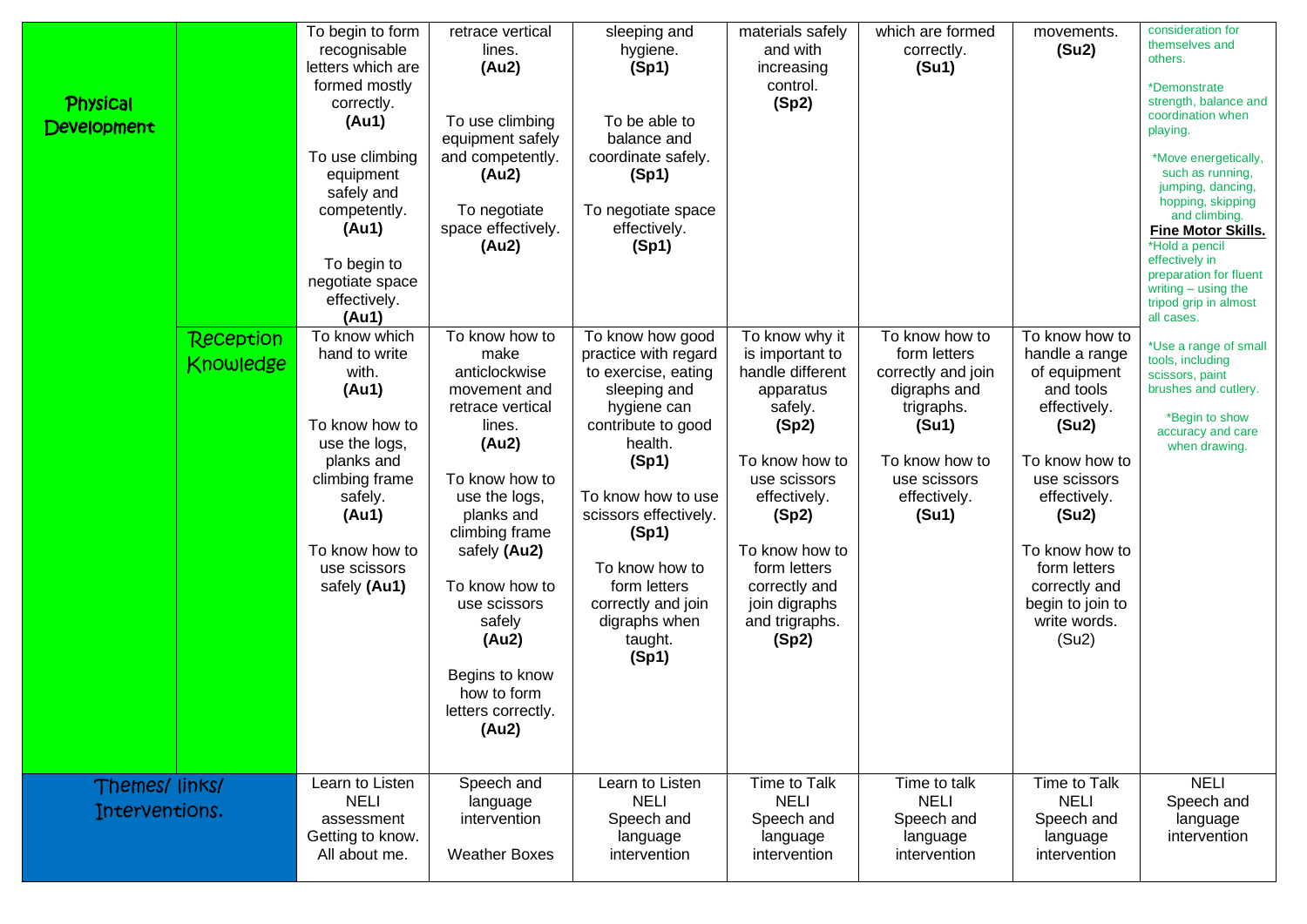|                                   |                               | Sharing their<br>special object.                                                                                                                                                                      | Presenting the<br>weather.                                                                                                                                                                                                                                               |                                                                                                                                                                                                |                                                                                                                                                                                                                                       |                                                                                                                                                                                                                         |                                                                                                                                                                |                                                                                                                                                                                                                                                                                                                                                                                                                                                                                                                                                                                                                                                                     |
|-----------------------------------|-------------------------------|-------------------------------------------------------------------------------------------------------------------------------------------------------------------------------------------------------|--------------------------------------------------------------------------------------------------------------------------------------------------------------------------------------------------------------------------------------------------------------------------|------------------------------------------------------------------------------------------------------------------------------------------------------------------------------------------------|---------------------------------------------------------------------------------------------------------------------------------------------------------------------------------------------------------------------------------------|-------------------------------------------------------------------------------------------------------------------------------------------------------------------------------------------------------------------------|----------------------------------------------------------------------------------------------------------------------------------------------------------------|---------------------------------------------------------------------------------------------------------------------------------------------------------------------------------------------------------------------------------------------------------------------------------------------------------------------------------------------------------------------------------------------------------------------------------------------------------------------------------------------------------------------------------------------------------------------------------------------------------------------------------------------------------------------|
| Communication<br>and<br>Language. | <b>Reception</b><br>Skills    | To talk about<br>themselves and<br>others.<br>(Au1)<br>To sing songs.<br>(Au1)<br>To speak about<br>a range of texts.<br>(Au1)<br>To speak about<br>the weather and<br>make<br>observations.<br>(Au1) | To compare<br>different festivals.<br>(Au2)<br>To make<br>comments about<br>their<br>observations.<br>(Au2)<br>To use 'weather<br>vocabulary' to<br>present and share<br>the weather.<br>(Au2)                                                                           | To describe<br>features of<br>traditional stories.<br>(Sp1)<br>To talk about the<br>tole of healthy food<br>and exercise in<br>staying healthy.<br>(Sp1)                                       | To describe<br>familiar texts<br>with detail and<br>using full<br>sentences.<br>(Sp2)<br>To being to ask<br>questions about<br>familiar aspects<br>of their<br>environment<br>and their<br>learning.<br>(Sp2)                         | To label and sort<br>living things.<br>(Su1)<br>To be able to order<br>a range of life<br>cycles. (Su1)<br>To begin to<br>research using a<br>search engine.<br>(S <sub>u</sub> 1)<br>To describe<br>habitats.<br>(Su1) | To be able to<br>give facts about<br>a specified<br>subject.<br>(Su2)                                                                                          | <b>Listening and</b><br>Understanding.<br>*Listen attentively<br>and respond to what<br>they hear with<br>relevant questions,<br>comments and<br>actions when being<br>read to and during<br>whole class<br>discussions and<br>small group<br>interaction.<br>*Make comments<br>about what they have<br>heard and ask<br>questions to clarify<br>their understanding.<br>*Hold conversation<br>when engaged in                                                                                                                                                                                                                                                      |
|                                   | <b>Reception</b><br>Knowledge | To know about<br>others.<br>(Au1)<br>To know familiar<br>songs.<br>(Au1)<br>To describe<br>different story<br>and non-fiction<br>texts.<br>(Au1)                                                      | To know about<br>different festivals.<br>(Au2)<br>To be able to talk<br>about how<br>different people<br>help us.<br>(Au2)<br>To begin to talk<br>about why things<br>happen using new<br>vocabulary learnt.<br>(Au2)<br>To talk in clear,<br>simple sentences.<br>(Au2) | To know different<br>traditional stories.<br>(Sp1)<br>To know a range of<br>healthy food and<br>exercise.<br>(Sp1)<br>Express their ideas<br>and feelings about<br>their experiences.<br>(Sp1) | To know<br>different<br>features of<br>texts.<br>(Sp2)<br>To talk<br>confidently<br>about why<br>things happen<br>using new<br>vocabulary<br>learnt.<br>(Sp2)<br>To engage in<br>meaningful<br>conversations<br>with others.<br>(Sp2) | To name and sort a<br>range of living<br>things.<br>(Su1)<br>To be able to talk<br>about different<br>habitats.<br>(Su1)<br>To engage in<br>meaningful<br>conversations with<br>others.<br>(Su1)                        | To know<br>different life<br>cycles.<br>(Su2)<br>To know a<br>range of facts.<br>(Su2)<br>To engage in<br>meaningful<br>conversations<br>with others.<br>(Su2) | back-and-forth<br>exchanges with their<br>teacher and peers.<br>Speaking.<br>*Participate in small<br>group, class and one-<br>to-one discussions,<br>offering their own<br>ideas, using recently<br>introduced<br>vocabulary.<br>*Offer explanations<br>for why things might<br>happen, making use<br>of recently introduced<br>vocabulary from<br>stories, non-fiction,<br>rhymes and poems<br>when appropriate.<br>*Express their ideas<br>and feelings about<br>their experiences<br>using full sentences,<br>including use of past,<br>present and future<br>tenses and making<br>use of conjunctions,<br>with modelling and<br>support from their<br>teacher. |
| Themes/links/<br>Interventions.   |                               | Getting to know.<br>School<br>expectations.<br>Golden rules.                                                                                                                                          | Learn to Listen                                                                                                                                                                                                                                                          | Learn to Listen                                                                                                                                                                                | Time to Talk                                                                                                                                                                                                                          | Time to Talk                                                                                                                                                                                                            | Time to Talk<br>Transition/<br>moving on.                                                                                                                      |                                                                                                                                                                                                                                                                                                                                                                                                                                                                                                                                                                                                                                                                     |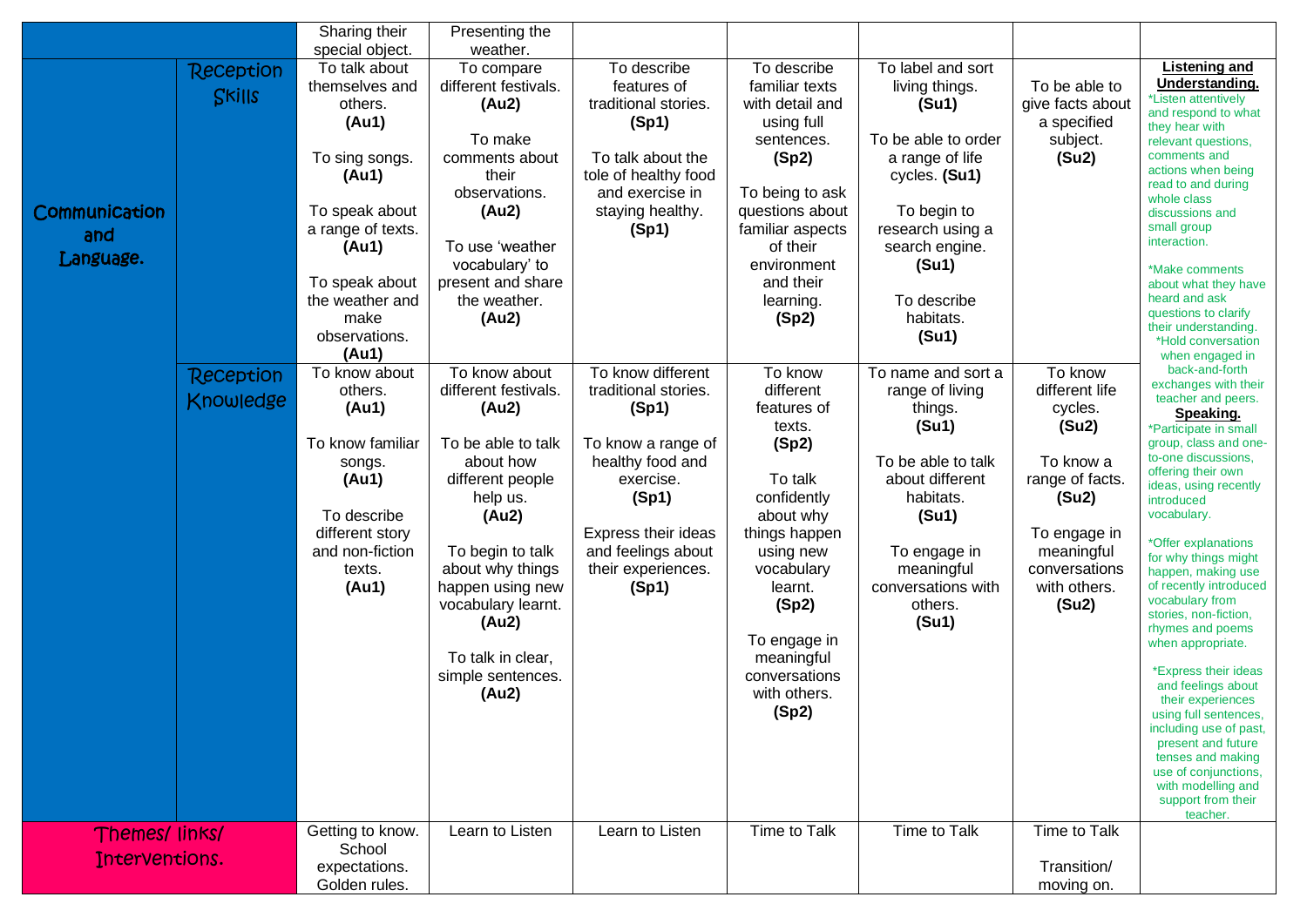|                                                   |                               | Learning<br>Routines.<br>Learn to listen.                                                                                                                                                                                                                                                       |                                                                                                                                                                                                                                                             |                                                                                                                                                                                                                         |                                                                                                                                                           |                                                                                                                                                   |                                                                                                                     |                                                                                                                                                                                                                                                                                                                                                                                                                                                                                                                               |
|---------------------------------------------------|-------------------------------|-------------------------------------------------------------------------------------------------------------------------------------------------------------------------------------------------------------------------------------------------------------------------------------------------|-------------------------------------------------------------------------------------------------------------------------------------------------------------------------------------------------------------------------------------------------------------|-------------------------------------------------------------------------------------------------------------------------------------------------------------------------------------------------------------------------|-----------------------------------------------------------------------------------------------------------------------------------------------------------|---------------------------------------------------------------------------------------------------------------------------------------------------|---------------------------------------------------------------------------------------------------------------------|-------------------------------------------------------------------------------------------------------------------------------------------------------------------------------------------------------------------------------------------------------------------------------------------------------------------------------------------------------------------------------------------------------------------------------------------------------------------------------------------------------------------------------|
| Personal, Social<br>and Emotional<br>Development. | <b>Reception</b><br>Skills    | To describe a<br>friend. (Au1)<br>To know and<br>demonstrate<br>friendly<br>behaviour.<br>(Au1)<br>To understand<br>how to be a<br>good friend.<br>(Au1)<br>To learn to join<br>in with whole<br>group activities.<br>(Au1)<br>To choose an<br>activity<br>independently.<br>(A <sub>u</sub> 1) | To learn about a<br>range of different<br>festivals. (Au2)<br>To learn about<br>important dates in<br>their lives. (Au2)<br>To learn about the<br>sacrifice the<br>military personnel<br>made as part of<br>remembrance.<br>(Au2)                           | To learn right from<br>wrong. (Sp1)<br>To understand how<br>to make the right<br>choices and the<br>consequences of<br>not making the right<br>ones. (Sp1)                                                              | To understand<br>that people<br>need help.<br>(Sp2)<br>To identify ways<br>of being helpful<br>to others and<br>how this will<br>make them feel.<br>(Sp2) | To describe a<br>range of different<br>habitats around the<br>world. (Su1)                                                                        | To learn about<br>the different<br>family<br>structures.<br>(Su2)                                                   | Self-Regulation.<br>Show an<br>understanding of<br>their own feelings<br>and those of others,<br>and begin to regulate<br>their behaviour<br>accordingly.<br>*Set and work<br>towards simple goals,<br>being able to wait for<br>what they want and<br>control their<br>immediate impulses<br>when appropriate.<br>*Give focused<br>attention to what the<br>teacher says,<br>responding<br>appropriately even<br>when engaged in<br>activity, and show an<br>ability to follow<br>instructions involving<br>several ideas or |
|                                                   | <b>Reception</b><br>Knowledge | To describe and<br>show friendly<br>behaviour.<br>(Au1)<br>To begin taking<br>turns with their<br>friends. (Au1)<br>To describe<br>their likes and<br>dislikes.<br>(Au1)                                                                                                                        | To be able to talk<br>about different<br>festivals. (Au2)<br>To understand<br>why different<br>people celebrate<br>different things.<br>(Au2)<br>To be able to<br>share that they<br>are thankful for<br>the efforts of the<br>military personnel.<br>(Au2) | To be able to talk<br>about why a<br>character has made<br>a poor choice and<br>what the<br>consequences are.<br>(Sp1)<br>To be able to talk<br>about how the<br>character could<br>have made a better<br>choice. (Sp1) | $\overline{To}$ talk about<br>the effect my<br>behaviour has<br>on others. (Sp2)                                                                          | To talk about the<br>world that we live in<br>and how there are<br>similarities and<br>differences when<br>looking at different<br>aspects. (Su1) | To be able to<br>talk about the<br>relationships<br>they have at<br>home with their<br>family and<br>friends. (Su2) | actions.<br><b>Managing Self.</b><br>Be confident to try<br>new activities and<br>show independence,<br>resilience and<br>perseverance in the<br>face of challenges.<br>*Explain the reasons<br>for rules, know right<br>from wrong and try to<br>behave accordingly.<br>*Manage their own<br>basic hygiene and<br>personal needs,<br>including dressing,<br>going to the toilet and<br>understanding the<br>importance of healthy<br>food choices<br><b>Building</b><br>Relationships.<br>Work and play<br>cooperatively and |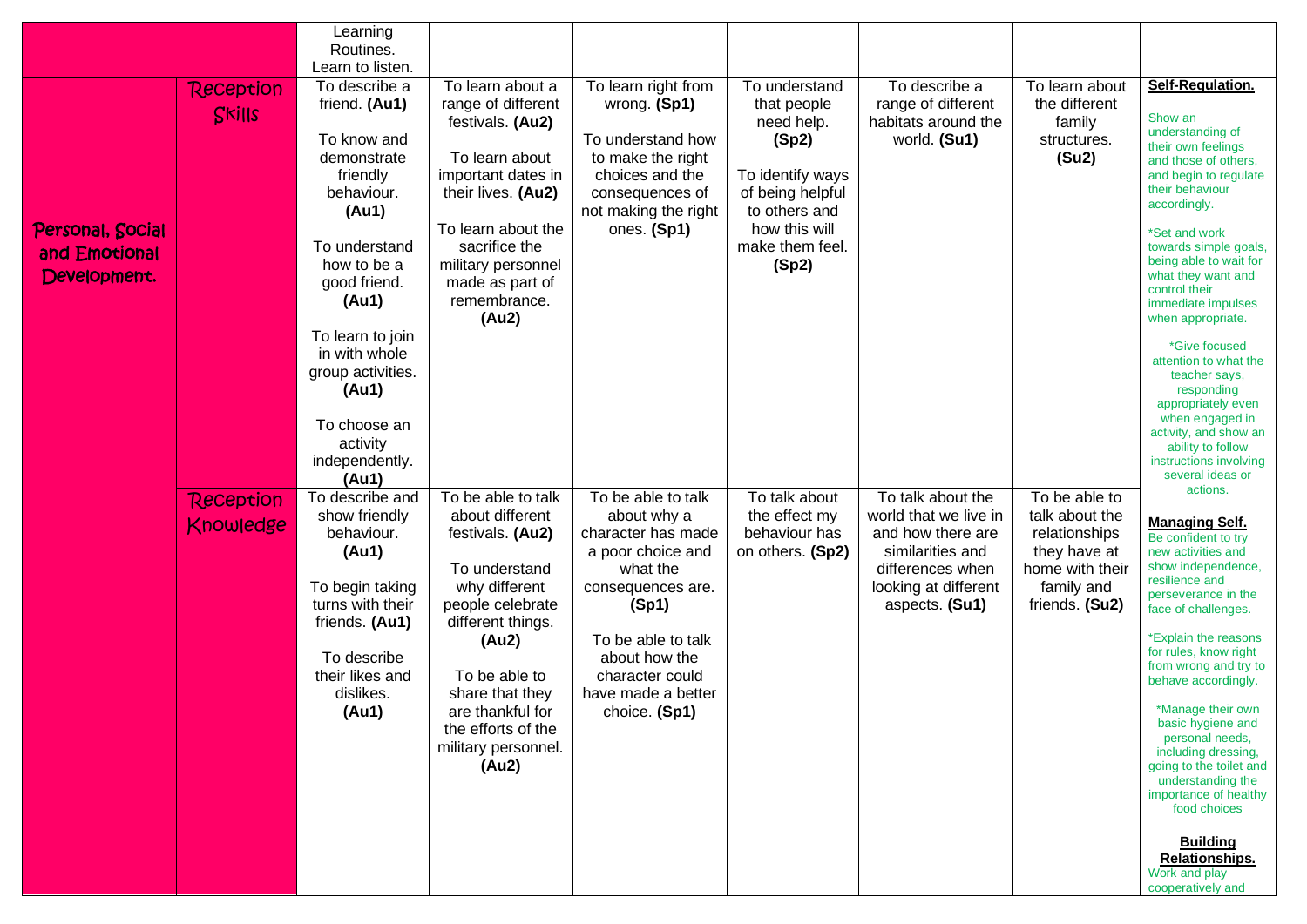| <b>RE Units</b><br>AMV and UC                                               | Who is in my<br>family?<br>What makes me                                                                                                                                                                                                                                                                                                                                            | Unit 2: Special<br>Times UC F2<br>Incarnation: Why                                                                       | Unit 3: Special<br>Places - the local<br>church building                                                                                                              | Unit 4: Special<br><b>Times</b><br>UC <sub>F3</sub>                                                                                                                                                                                                                                                                                                                                   | Unit 5: Special<br>stories-<br>God/Creation                                                                                                                                                              | Unit 6: Special<br>stories - Jesus                                                                                                                                         | take turns with<br>others.<br>*Form positive<br>attachments to adults<br>and friendships with<br>peers.<br>*Show sensitivity to<br>their own and to<br>others' needs. |
|-----------------------------------------------------------------------------|-------------------------------------------------------------------------------------------------------------------------------------------------------------------------------------------------------------------------------------------------------------------------------------------------------------------------------------------------------------------------------------|--------------------------------------------------------------------------------------------------------------------------|-----------------------------------------------------------------------------------------------------------------------------------------------------------------------|---------------------------------------------------------------------------------------------------------------------------------------------------------------------------------------------------------------------------------------------------------------------------------------------------------------------------------------------------------------------------------------|----------------------------------------------------------------------------------------------------------------------------------------------------------------------------------------------------------|----------------------------------------------------------------------------------------------------------------------------------------------------------------------------|-----------------------------------------------------------------------------------------------------------------------------------------------------------------------|
|                                                                             | happy? Unit 1:<br>Special me -<br>Who are we?                                                                                                                                                                                                                                                                                                                                       | do Christians<br>perform nativity<br>plays at<br>Christmas?                                                              |                                                                                                                                                                       | Salvation: Why<br>do Christians<br>put a cross in an<br>Easter garden?                                                                                                                                                                                                                                                                                                                | UC <sub>F1</sub><br><b>God/Creation: Why</b><br>is the word God so<br>important to<br><b>Christians?</b>                                                                                                 |                                                                                                                                                                            |                                                                                                                                                                       |
| Themes/ links/ Interventions<br>linked to science, History<br>and Geography | am unique.<br>Observing eye<br>colour, hair<br>colour, skin<br>colour height etc<br>Who is in my<br>family? Oldest<br>youngest.<br>Where do I live?<br>Why do we have<br>seasons?<br>What are the<br>trees in our local<br>area? How do<br>we know?<br><b>Extreme</b><br>Weather events.<br>Farms in the<br>past/ farms now.<br>Seasonal<br>change.<br>Farms and their<br>location. | Light and Dark.<br>Why do we<br>Remember?<br>Why do we have<br>bonfire night?<br>What is it like to<br>celebrate Diwali? | Hot and cold.<br>Freezing and<br>melting.<br>Bird Species.<br>The Great Fire of<br>London.<br>Chinese New Year.<br>Where in the<br>World?<br>Birds eye view<br>(maps) | Sorting and<br>grouping<br>materials.<br>Naming<br><b>Materials</b><br><b>Glue Making</b><br><b>Exploring states</b><br>of matter (soft<br>glue, hard glue<br>etc).<br>Which material<br>would be the<br>best to make a<br>roof for?<br>Who was Harry<br><b>Wesley Coover?</b><br>inventor of<br>superglue<br>Different homes<br>across the world<br>(linked to three<br>little pigs) | <b>Living Things</b><br><b>Exploring Habitats</b><br>Grouping<br>minibeasts<br>Who were the<br>greatest explorers?<br>Contrasting<br>explorer climates?<br>Desert, Iceland.<br>Life near the<br>equator. | Sea Life and<br>Animals.<br>Seaside<br>Holidays in the<br>past<br>What is sand?<br>Beaches in the<br>UK.<br>Plastic pollution<br>and how to<br>protect the<br>environment. |                                                                                                                                                                       |
| Reception<br>Skills                                                         | To talk about<br>how they have<br>changed since                                                                                                                                                                                                                                                                                                                                     | To talk about how<br>Hindus celebrate<br>Diwali.<br>(Au2)                                                                | To identify and<br>name 4 British bird<br>species.<br>(Sp1)                                                                                                           | To name<br>different<br>materials.<br>(Sp2)                                                                                                                                                                                                                                                                                                                                           | Talking about the<br>life cycle of plants<br>and animals and                                                                                                                                             | Making<br>treasure maps<br>to direct friends<br>to a 'goal'.                                                                                                               | <b>Past and Present.</b><br>Talk about the lives<br>of the people around                                                                                              |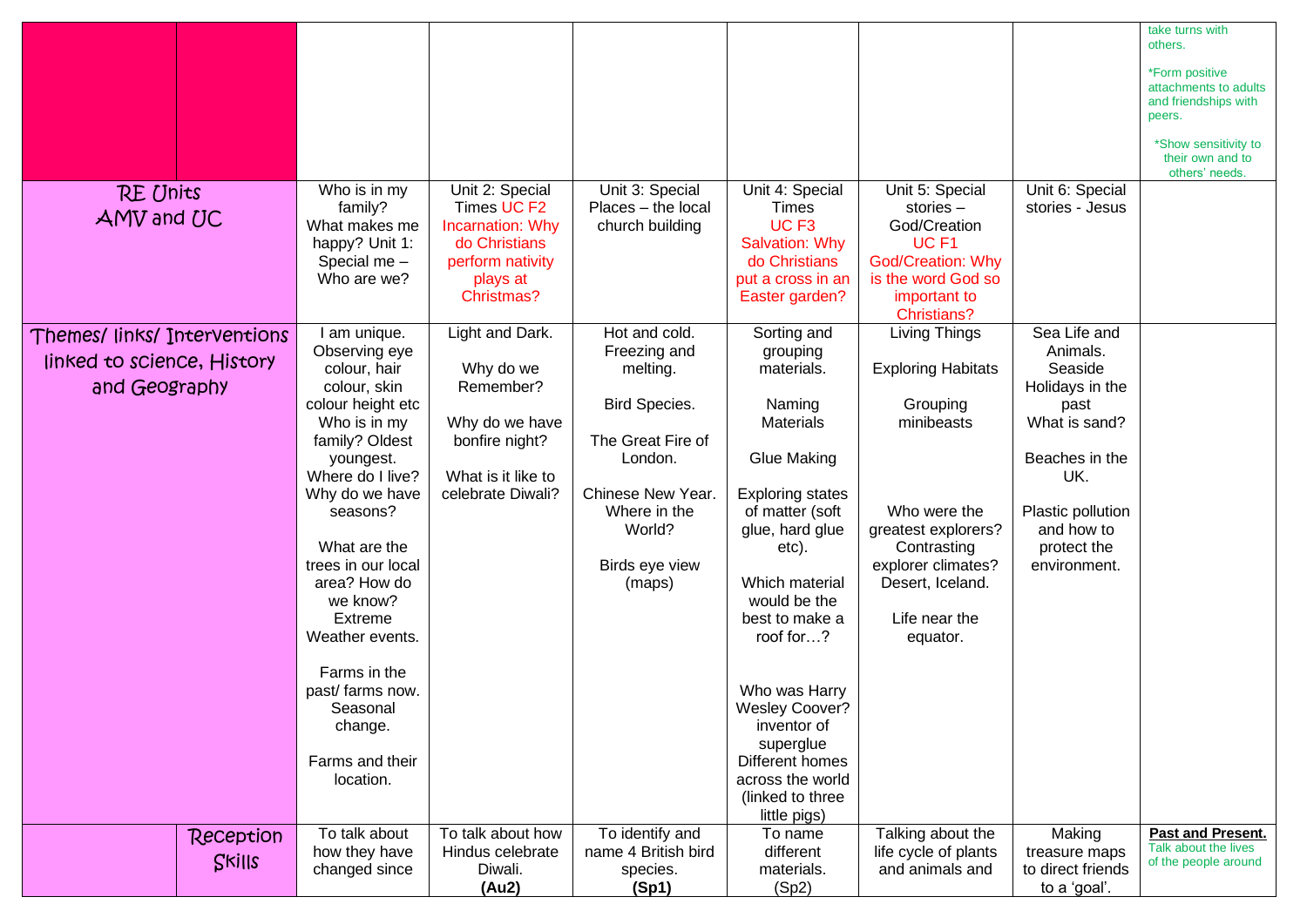| <b>Understanding</b><br>of the<br>World. |                        | they were a<br>baby.<br>(Au1)<br>To talk about<br>the changes<br>they observe in<br>their<br>environment-<br>Seasons link.<br>(Au1)<br>To talk about<br>how weather<br>affect people<br>and landscapes.<br>(Au1) | . To be able to<br>talk about the<br>different jobs that<br>adults do and how<br>they can help us<br>(paramedics/nurs<br>es/doctors/fire<br>fights/postman/<br>shop assistant<br>etc). Link to fire<br>and road Safety.<br>(Au2) | To be able to locate<br>different parts of the<br>school on a map.<br>(Sp1)<br>To know that the<br>world is divided into<br>continents and<br>locate China and<br>Europe.<br>(Sp1)<br>To talk about how<br>Chinese new year<br>is celebrated.<br>(Sp1)<br>To compare<br>different materials<br>and name them.<br>(Sp1)<br>To categorise and<br>hot and cold states.<br>(Sp1) | To choose<br>different<br>materials for<br>different things<br>and explain why<br>they have<br>chosen it.<br>(Sp2)<br>To make glue<br>by following a<br>recipe.<br>(Sp2)<br>To talk about<br>why Harry<br><b>Wesley Coover</b><br>was famous.<br>(sp2) | what they need to<br>survive.<br>(Su1)<br>Exploring a range<br>of habitats, looking<br>at why the animal<br>lives like that. (Su1)<br>To name the<br>continents of the<br>world.<br>(Su1)<br>To understand the<br>term climate and be<br>able to link this with<br>the continents.<br>(Su1) | <b>Exploring maps</b><br>of the world.<br>(Su2)<br>To use a map<br>of the uk to<br>identify where<br>the beaches<br>are.<br>(Su2)<br>To understand<br>that plastic is<br>polluting the<br>oceans.<br>(Su2) | them and their roles<br>in society.<br>*Know some<br>similarities and<br>differences between<br>things in the past and<br>now, drawing on their<br>experiences and<br>what has been read<br>in class.<br>*Understand the past<br>through settings,<br>characters and<br>events encountered<br>in books read in class<br>and storytelling.<br>People, Culture<br>and<br><b>Communities.</b><br>Describe their<br>immediate<br>environment using<br>knowledge from<br>observation,<br>discussion, stories,<br>non-fiction texts and<br>maps. |
|------------------------------------------|------------------------|------------------------------------------------------------------------------------------------------------------------------------------------------------------------------------------------------------------|----------------------------------------------------------------------------------------------------------------------------------------------------------------------------------------------------------------------------------|------------------------------------------------------------------------------------------------------------------------------------------------------------------------------------------------------------------------------------------------------------------------------------------------------------------------------------------------------------------------------|--------------------------------------------------------------------------------------------------------------------------------------------------------------------------------------------------------------------------------------------------------|---------------------------------------------------------------------------------------------------------------------------------------------------------------------------------------------------------------------------------------------------------------------------------------------|------------------------------------------------------------------------------------------------------------------------------------------------------------------------------------------------------------|--------------------------------------------------------------------------------------------------------------------------------------------------------------------------------------------------------------------------------------------------------------------------------------------------------------------------------------------------------------------------------------------------------------------------------------------------------------------------------------------------------------------------------------------|
|                                          | Reception<br>Knowledge | To know the<br>names of<br>different body<br>parts.<br>(Au1)<br>To know that<br>we are all                                                                                                                       | To know that<br>people around the<br>world have<br>different religions.<br>(Au2)<br>To know that<br>Mendi and                                                                                                                    | To explain that<br>happens to things<br>when they get hot<br>or cold.<br>(Sp1)<br>To understand and<br>use positional<br>language.<br>(Sp1)<br>To know that<br>Christians celebrate<br>Easter.                                                                                                                                                                               | To know that<br>materials have<br>different<br>properties and<br>are used for<br>different things<br>for a reason<br>(Sp2)                                                                                                                             | To know the<br>lifecycle of a<br>caterpillar and<br>tadpole.<br>(Su1)<br>To know what<br>animals get from                                                                                                                                                                                   | To present to<br>the school<br>ways that we<br>can help keep<br>the oceans<br>clean.<br>(Su2)                                                                                                              | *Know some<br>similarities and<br>differences between<br>different religious and<br>cultural communities<br>in this country,<br>drawing on their<br>experiences and<br>what has been read<br>in class.<br>*Explain some<br>similarities and<br>differences between<br>life in this country<br>and life in other<br>countries, drawing on                                                                                                                                                                                                   |
|                                          |                        | unique and<br>that is why we<br>are so special.<br>(Au1)<br>To know that<br>farmers grow<br>our vegetables.<br>(Au 1)                                                                                            | Rangoli patterns<br>are created to<br>celebrate Diwali.<br>(Au2)<br>To know that<br>some animals are<br>nocturnal.<br>(Au2)                                                                                                      | (Sp1)                                                                                                                                                                                                                                                                                                                                                                        | To understand<br>how to follow a<br>recipe.<br>(Sp2)<br>To know that<br><b>Harry Wesley</b><br>Coover was                                                                                                                                              | their habitat in<br>order to survive.<br>(Su1)<br>To use a map of<br>the world to find the<br>UK.<br>(Su1)                                                                                                                                                                                  | To name ways<br>that we can<br>make a<br>difference to<br>the pollution in<br>the oceans.<br>(Su2).                                                                                                        | knowledge from<br>stories, non-fiction<br>texts and - when<br>appropriate – maps.<br><b>The Natural</b><br><u>World.</u><br><b>Explore the natural</b><br>world around them.<br>making observations                                                                                                                                                                                                                                                                                                                                        |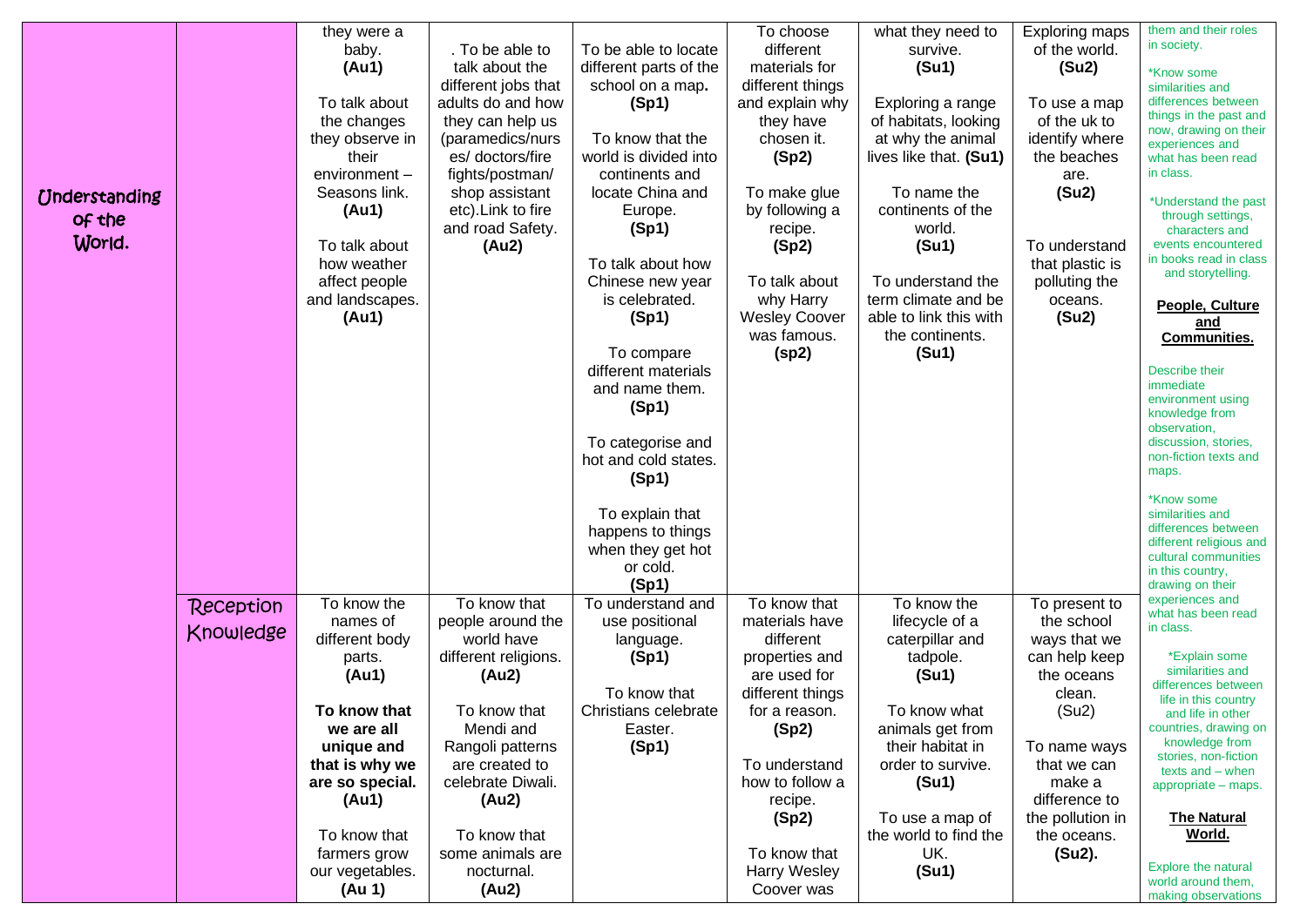|                                 |           | To know the<br>names of the<br>trees they walk<br>past on welly<br>walks and in the<br>school.<br>(Au1) | To know that<br>adults do a variety<br>of jobs.<br>(Au2)<br>To know that the<br>emergency<br>services exist and<br>what they do.<br>(Au2) |                                                          | famous for<br>inventing glue.<br>(sp2)<br>To know that<br>names of<br>different<br>materials.<br>(Sp2)<br>To group<br>materials<br>according to<br>properties.<br>(Sp2)<br>To select<br>appropriate<br>materials<br>according to<br>their properties.<br>(Sp2) | To know that the<br>world is split into<br>seven continents.<br>(Su1)<br>To name the<br>continents.<br>(Su2) | To name some<br>sea creatures<br>and know facts<br>about them.<br>(Su2) | and drawing pictures<br>of animals and<br>plants.<br>*Know some<br>similarities and<br>differences between<br>the natural world<br>around them and<br>contrasting<br>environments,<br>drawing on their<br>experiences and<br>what has been read<br>in class.<br>*Understand some<br>important processes<br>and changes in the<br>natural world around<br>them, including the<br>seasons and<br>changing states of<br>matter. |
|---------------------------------|-----------|---------------------------------------------------------------------------------------------------------|-------------------------------------------------------------------------------------------------------------------------------------------|----------------------------------------------------------|----------------------------------------------------------------------------------------------------------------------------------------------------------------------------------------------------------------------------------------------------------------|--------------------------------------------------------------------------------------------------------------|-------------------------------------------------------------------------|------------------------------------------------------------------------------------------------------------------------------------------------------------------------------------------------------------------------------------------------------------------------------------------------------------------------------------------------------------------------------------------------------------------------------|
| Themes/links/<br>Interventions. |           | (Using a pencil)<br>Drawing a<br>picture of                                                             | $\overline{(\mathsf{Using}\, a)}$<br>paintbrush)<br>Painting a bonfire                                                                    | <b>Textiles</b><br>What would be the<br>best material to | Who was Pier<br>Modrian?<br>Linked with                                                                                                                                                                                                                        | Frida Kahlo Flower<br>pot craft.                                                                             | Andy<br>Goldsworthy<br>stones                                           |                                                                                                                                                                                                                                                                                                                                                                                                                              |
|                                 |           | themselves.                                                                                             | night picture.                                                                                                                            | make a ????? from<br>(linked to English                  | Glue art.                                                                                                                                                                                                                                                      | Creation art.                                                                                                | sculptures.                                                             |                                                                                                                                                                                                                                                                                                                                                                                                                              |
|                                 |           | Picasso Play<br>dough faces.                                                                            | Rangoli patterns.<br>Diva lamp (clay)                                                                                                     | Stimulus) (joining<br>techniques).                       | Design and<br>build a home for<br>the pig.                                                                                                                                                                                                                     | Vincent van gough<br>sunflower art.                                                                          | Sand<br>sculptures.                                                     |                                                                                                                                                                                                                                                                                                                                                                                                                              |
|                                 |           | (Using a pencil)<br>Drawing a                                                                           | 3D art                                                                                                                                    | 3D art: I can make<br>a Tudor house.                     | Observational                                                                                                                                                                                                                                                  |                                                                                                              | Make a sand                                                             |                                                                                                                                                                                                                                                                                                                                                                                                                              |
|                                 |           | weather scene.<br>Making a kite                                                                         | Van gogh<br>Starynight.                                                                                                                   | (Using a<br>paintbrush)                                  | drawing of<br>spring flowers.                                                                                                                                                                                                                                  |                                                                                                              | buggy to take<br>the dolly over<br>the sand.                            |                                                                                                                                                                                                                                                                                                                                                                                                                              |
|                                 |           | (Joining                                                                                                |                                                                                                                                           | Chinese writing.                                         |                                                                                                                                                                                                                                                                |                                                                                                              |                                                                         |                                                                                                                                                                                                                                                                                                                                                                                                                              |
|                                 |           | techniques)<br>Making a rain<br>maker (3D art)                                                          |                                                                                                                                           |                                                          |                                                                                                                                                                                                                                                                |                                                                                                              |                                                                         |                                                                                                                                                                                                                                                                                                                                                                                                                              |
|                                 | Reception | To remember                                                                                             | To design a                                                                                                                               | To explore and                                           | To use a range                                                                                                                                                                                                                                                 | To use what they                                                                                             | They safely use                                                         | <b>Creating with</b>                                                                                                                                                                                                                                                                                                                                                                                                         |
|                                 | Skills    | the words to a                                                                                          | Rangoli pattern.                                                                                                                          | recreate Aboriginal                                      | of resources to                                                                                                                                                                                                                                                | have learnt about                                                                                            | and explore a                                                           | <b>Materials.</b><br>*Safely use and                                                                                                                                                                                                                                                                                                                                                                                         |
|                                 |           | range of songs.<br>(Au1)                                                                                | (Au2)                                                                                                                                     | Art.<br>To draw a range of                               | create own<br>props to aid role                                                                                                                                                                                                                                | media and<br>materials in an                                                                                 | variety of<br>materials, tools                                          | explore a variety of                                                                                                                                                                                                                                                                                                                                                                                                         |
|                                 |           |                                                                                                         | To use role play                                                                                                                          | plants and fruits.                                       | play.                                                                                                                                                                                                                                                          | original way and be                                                                                          | and techniques,                                                         | materials, tools and<br>techniques,                                                                                                                                                                                                                                                                                                                                                                                          |
| <b>Expressive Arts</b>          |           | To give meaning                                                                                         | to show how                                                                                                                               | (Sp1)                                                    | (Sp2)                                                                                                                                                                                                                                                          | able to explain their                                                                                        | experimenting                                                           | experimenting with                                                                                                                                                                                                                                                                                                                                                                                                           |
| and Design.                     |           | to the marks                                                                                            | 'People who Help                                                                                                                          |                                                          |                                                                                                                                                                                                                                                                | choices.                                                                                                     | with colour,                                                            | colour, design,                                                                                                                                                                                                                                                                                                                                                                                                              |
|                                 |           |                                                                                                         | Us'.                                                                                                                                      |                                                          |                                                                                                                                                                                                                                                                | (Su1)                                                                                                        | design, texture,                                                        |                                                                                                                                                                                                                                                                                                                                                                                                                              |